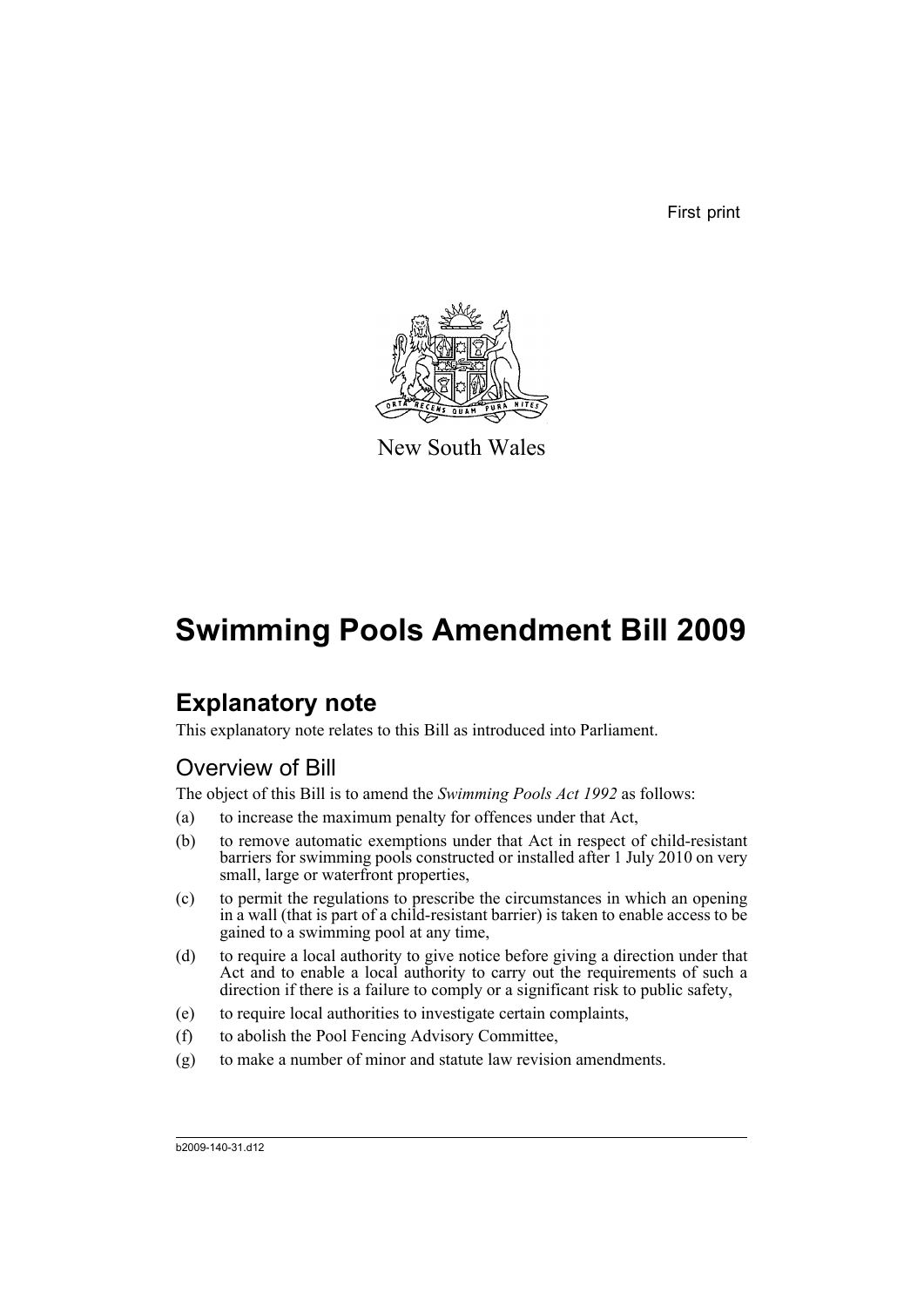Explanatory note

### Outline of provisions

**Clause 1** sets out the name (also called the short title) of the proposed Act.

**Clause 2** provides for the commencement of the proposed Act on the date of assent to the proposed Act.

#### **Schedule 1 Amendment of Swimming Pools Act 1992 No 49**

**Schedule 1 [2]** moves definitions that were in a Dictionary at the back of the *Swimming Pools Act 1992* (the *Principal Act*) to the front of that Act and, as a consequence of other amendments proposed in the Bill, definitions of *allotment*, *existing swimming pool*, *inspector* and *new swimming pool* have been omitted and a definition of *authorised officer* has been included. A standard definition of *exercise* is to replace a definition of *exercise a function* and the definition of *residential building* has been amended to provide that a shed is not a residential building if it is ancillary to a swimming pool and its primary purpose is the storage of equipment that is used in connection with the swimming pool. That definition has also been amended to enable regulations to prescribe other buildings and structures as not being residential buildings. **Schedule 1 [27] and [37]** make consequential amendments.

**Schedule 1 [4]** increases the maximum penalty for a number of offences under the Principal Act from 10 penalty units  $(\$1,100)$  to 50 penalty units  $(\$5,500)$ .

**Schedule 1 [7] and [8]** remove exemptions from the requirements for a child-resistant barrier in relation to swimming pools on very small properties (having an area of less than 230 square metres), large properties (having an area no less than 2 hectares) and waterfront properties. Any swimming pool that is constructed or installed on any such property after 1 July 2010 will no longer be able to rely on these exemptions. However, the exemption will continue to apply in respect of a swimming pool on any such property if the construction or installation of the pool was commenced before that date. **Schedule 1 [31] and [32]** make consequential amendments.

**Schedule 1 [10]** clarifies that the obligation to maintain a barrier to a swimming pool means that the barrier should be maintained so that it is an effective and safe child-resistant barrier.

**Schedule 1 [11]** increases the maximum penalty for failure to maintain a warning notice in the immediate vicinity of a swimming pool from 1 penalty unit (\$110) to  $\overline{5}$ penalty units (\$550).

**Schedule 1 [12]** provides that a wall of a residential building or a hotel or motel may not be used as part of a child-resistant barrier to a swimming pool if the wall contains an opening through which access may be gained to the swimming pool at any time. **Schedule 1 [13]** provides that the regulations may prescribe circumstances in which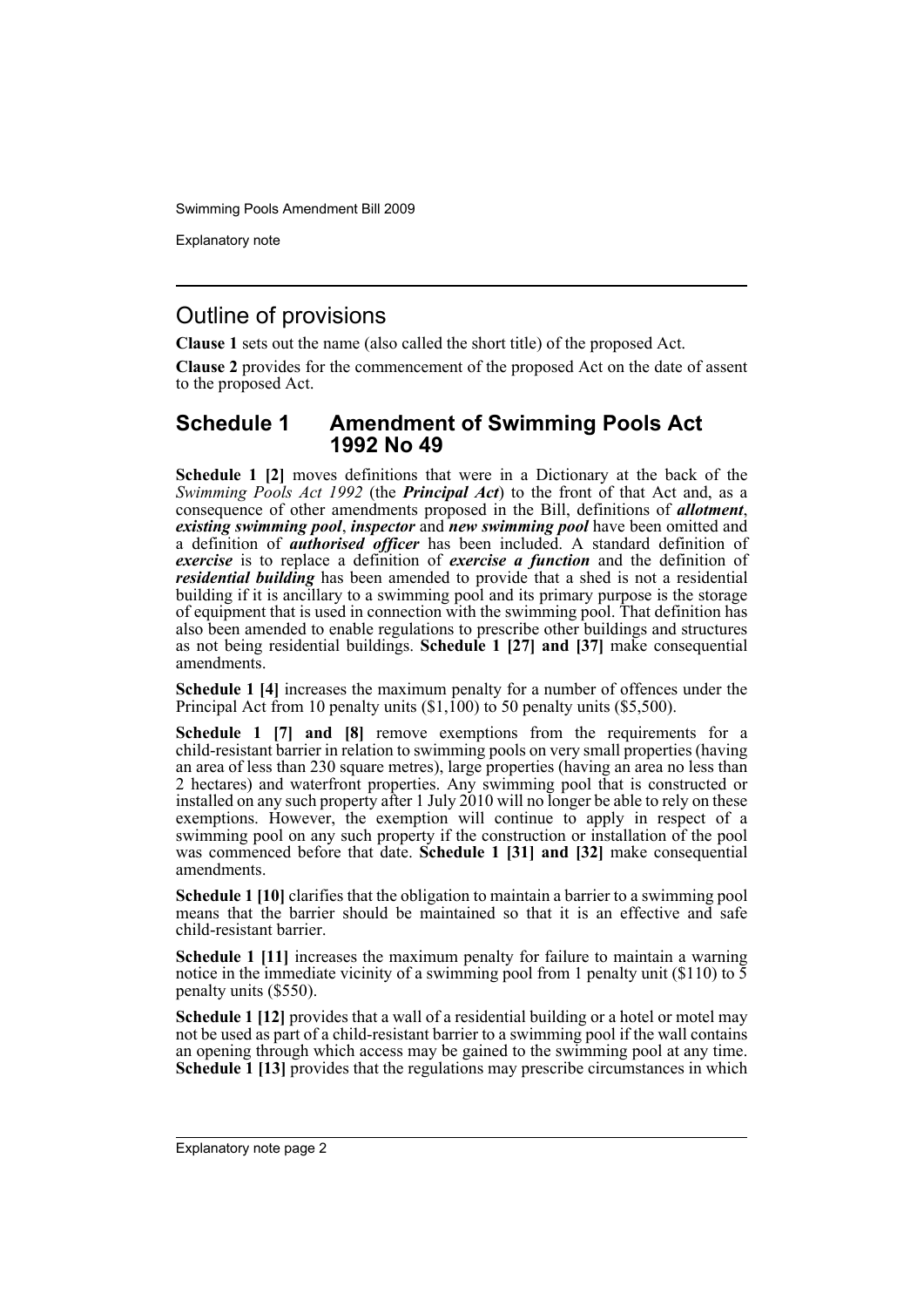Explanatory note

such an opening in a wall is or is not to be regarded as an opening through which access may at any time be gained to a swimming pool.

**Schedule 1 [14]** provides that a local authority may not serve a direction on an owner of premises under section 23 of the Principal Act unless the local authority has, at least 14 days before, served on the owner a notice of intention to serve the direction. However, a local authority may serve a direction without serving a notice if it considers that the safety of a person would be at risk if the requirements of the direction were not carried out as soon as possible.

**Schedule 1 [15]** permits an authorised officer, or a person acting under the direction of a local authority, to enter premises and carry out some or all of the requirements of a direction given by the local authority if the person to whom the direction is given fails to comply with the direction within the time specified in the direction or if the local authority considers that the requirements of the direction need to be carried out urgently as there is a significant risk to public safety. Before any requirement of a direction is carried out, a local authority or authorised officer must serve on the occupier of the premises a notice of intention to carry out the requirement. Also, before entering premises, a local authority or authorised officer must seek the consent of the occupier of the premises to the entry. The local authority may recover, from the person to whom the direction was given, the reasonable costs of carrying out the requirements of the direction.

**Schedule 1 [19] and [20]** rename inspectors as authorised officers in line with the title of such persons under other legislation. **Schedule 1 [36]** inserts a savings and transitional provision that provides for persons who are currently appointed as inspectors in respect of a local authority to be taken to be authorised officers appointed in respect of the local authority. **Schedule 1 [21]** omits a requirement that the certificate of identification issued to authorised officers by a local authority be in a prescribed form. This would enable a single identification document to be issued in respect of a person who is an authorised officer of a local authority under other legislation.

**Schedule 1 [22]** requires an authorised officer to produce his or her certificate of identification on demand when carrying out functions under the Principal Act on premises. **Schedule 1 [23]** makes a consequential amendment.

**Schedule 1 [24]** replaces the search warrant provision of the Principal Act with a standard provision and also inserts proposed section 29A. Proposed section 29A requires a local authority to investigate any written complaint it receives that alleges a contravention of the Principal Act unless the complaint is vexatious, misconceived, frivolous or lacking in substance. Investigation of the complaint is to be commenced, as far as is practicable, within 72 hours (or such other period as may be prescribed by the regulations). An authorised officer is permitted to enter premises to make an examination in relation to the complaint. However, before doing so, the local authority is to notify the owner or occupier of the premises about the complaint and arrange to carry out the examination at a time that is convenient to the owner or occupier. **Schedule 1 [3]** makes a consequential amendment.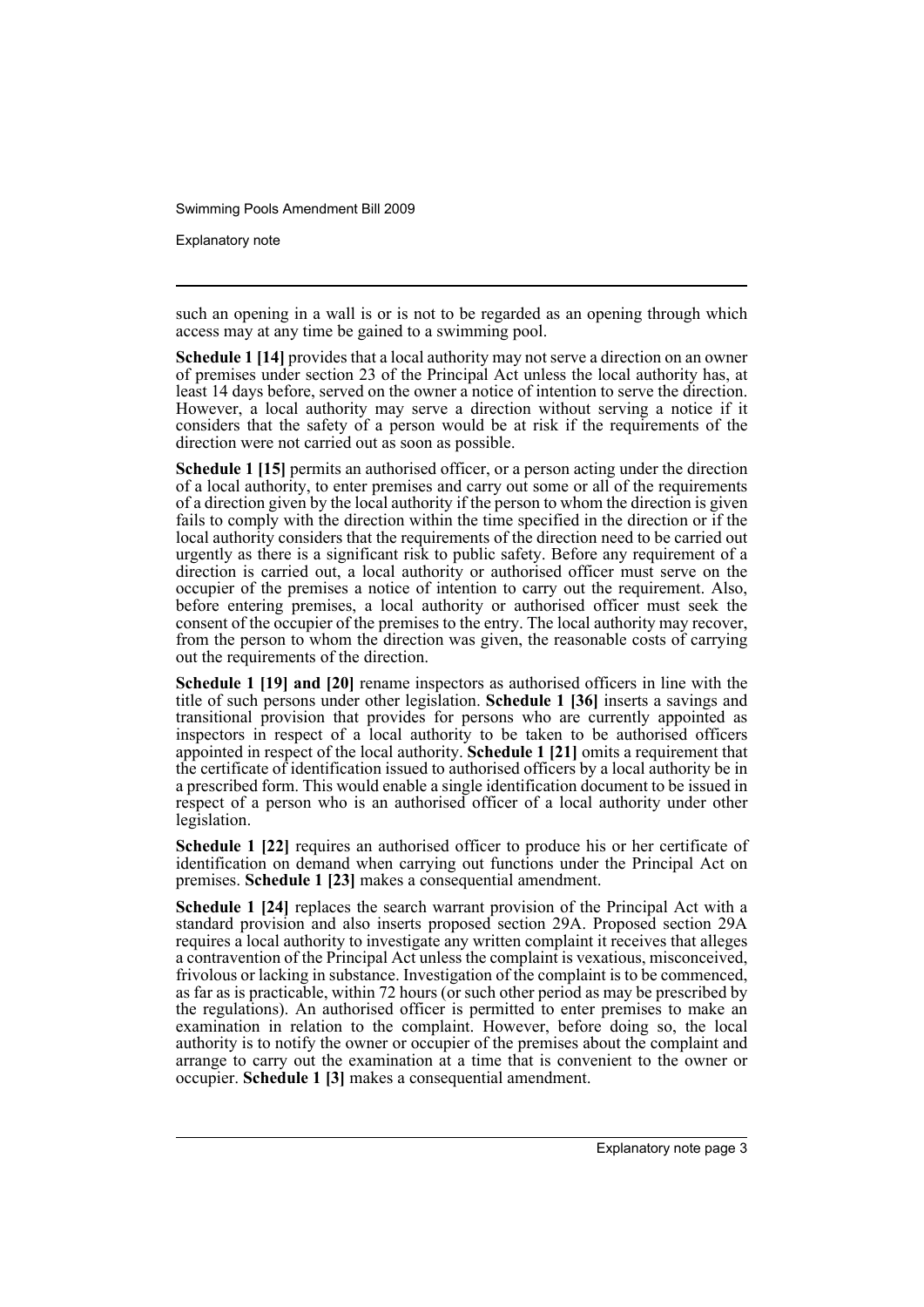Explanatory note

**Schedule 1 [26] and [36]** abolish the Pool Fencing Advisory Committee.

**Schedule 1 [28]** permits notices under the Principal Act to be served by facsimile or email.

**Schedule 1 [29]** increases the maximum penalty that may be prescribed in respect of an offence that is dealt with by way of a penalty notice from 2 penalty units  $(S220)$ to 5 penalty units (\$550).

**Schedule 1 [34]** permits the regulations to contain provisions of a savings or transitional nature consequent on the enactment of the proposed Act.

**Schedule 1 [1], [5], [6], [9], [16]–[18], [25], [30], [33] and [35]** make a number of minor amendments including omitting unnecessary notes and redundant provisions, inserting numbering, editing notes and updating a reference to a Department.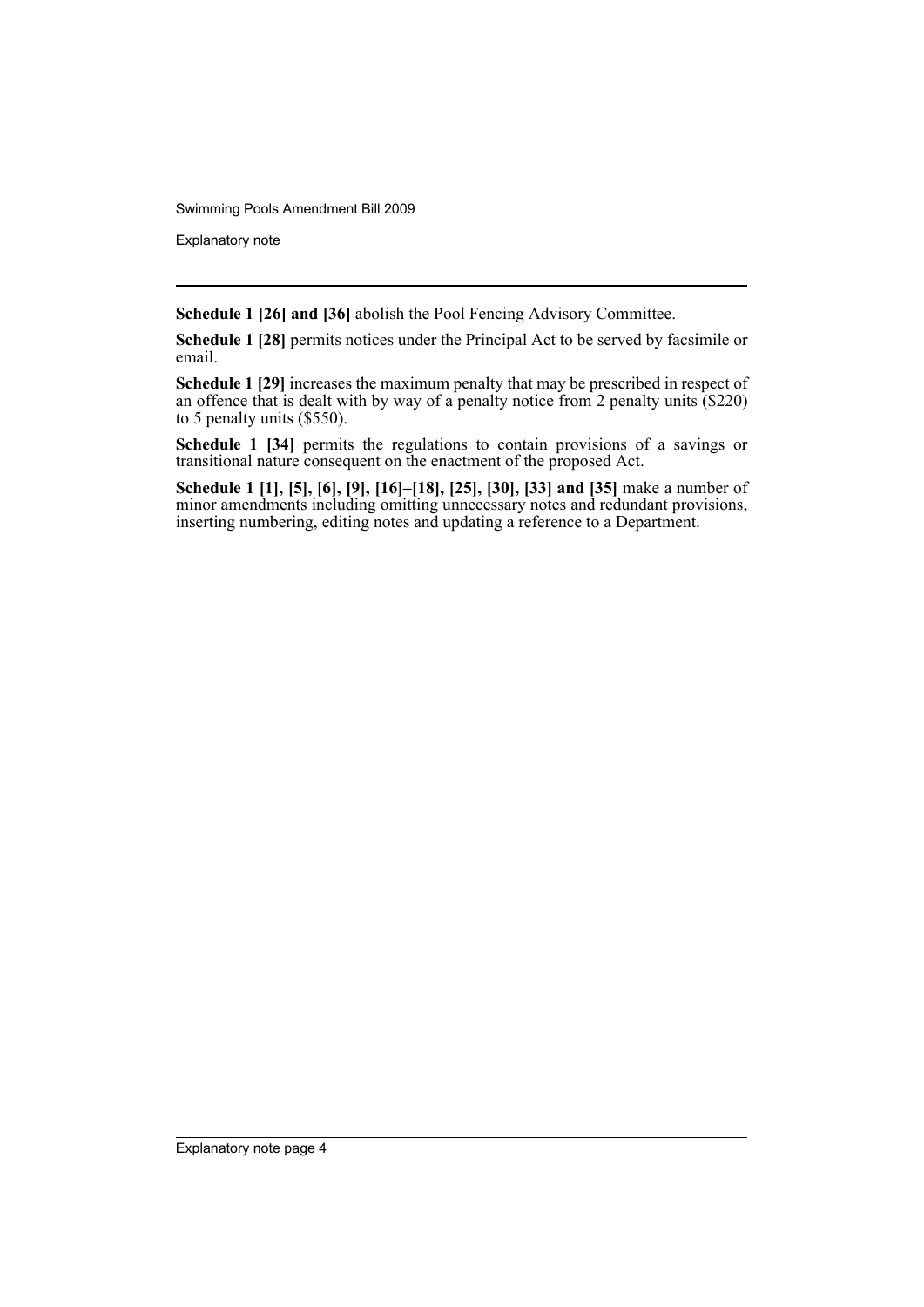First print



New South Wales

# **Swimming Pools Amendment Bill 2009**

## **Contents**

|                                                       | Page |
|-------------------------------------------------------|------|
| Name of Act                                           |      |
| 2 Commencement                                        |      |
| Schedule 1 Amendment of Swimming Pools Act 1992 No 49 |      |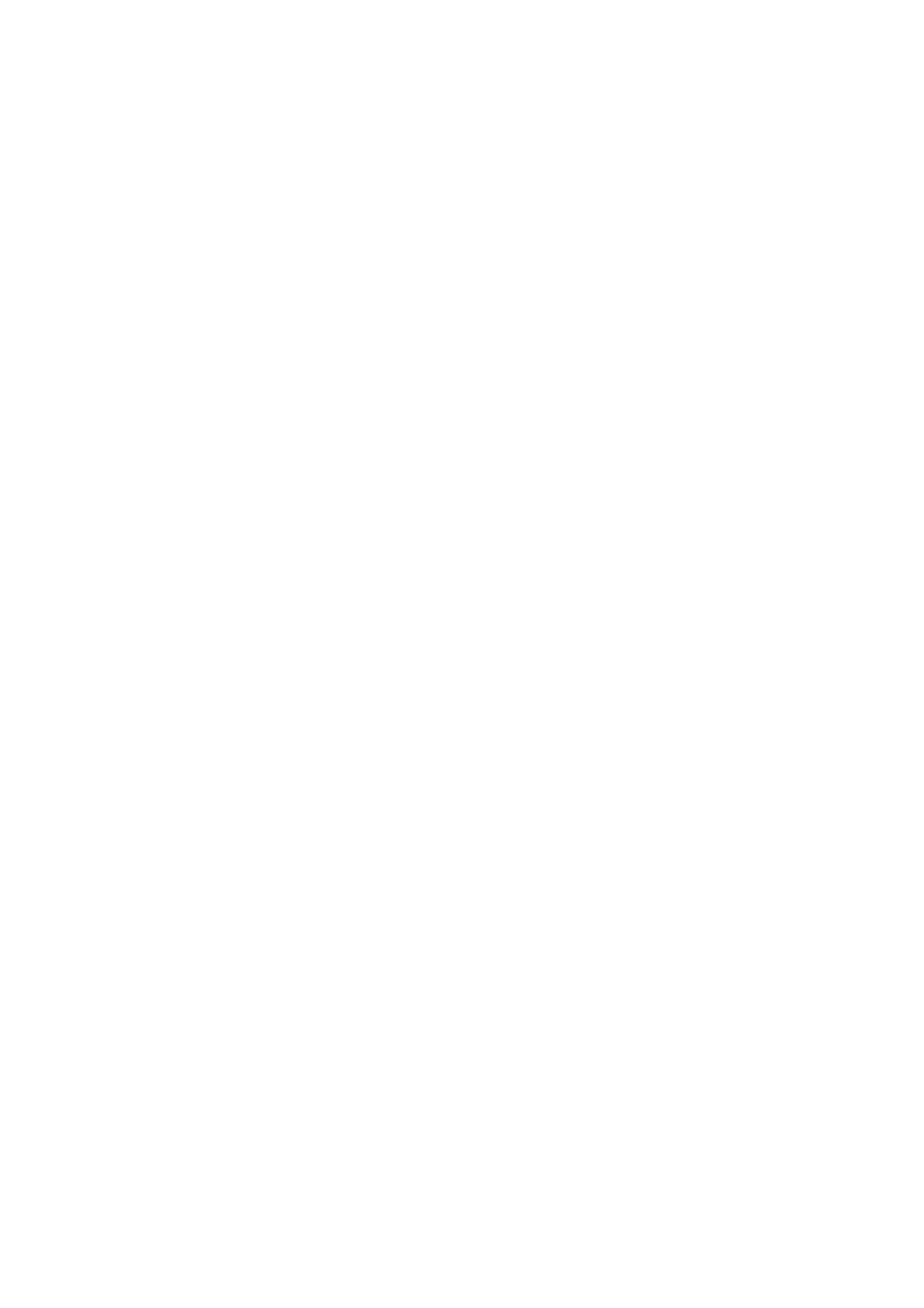

New South Wales

# **Swimming Pools Amendment Bill 2009**

No , 2009

#### **A Bill for**

An Act to amend the *Swimming Pools Act 1992* to make further provision with respect to ensuring access to private swimming pools is effectively restricted; and for other purposes.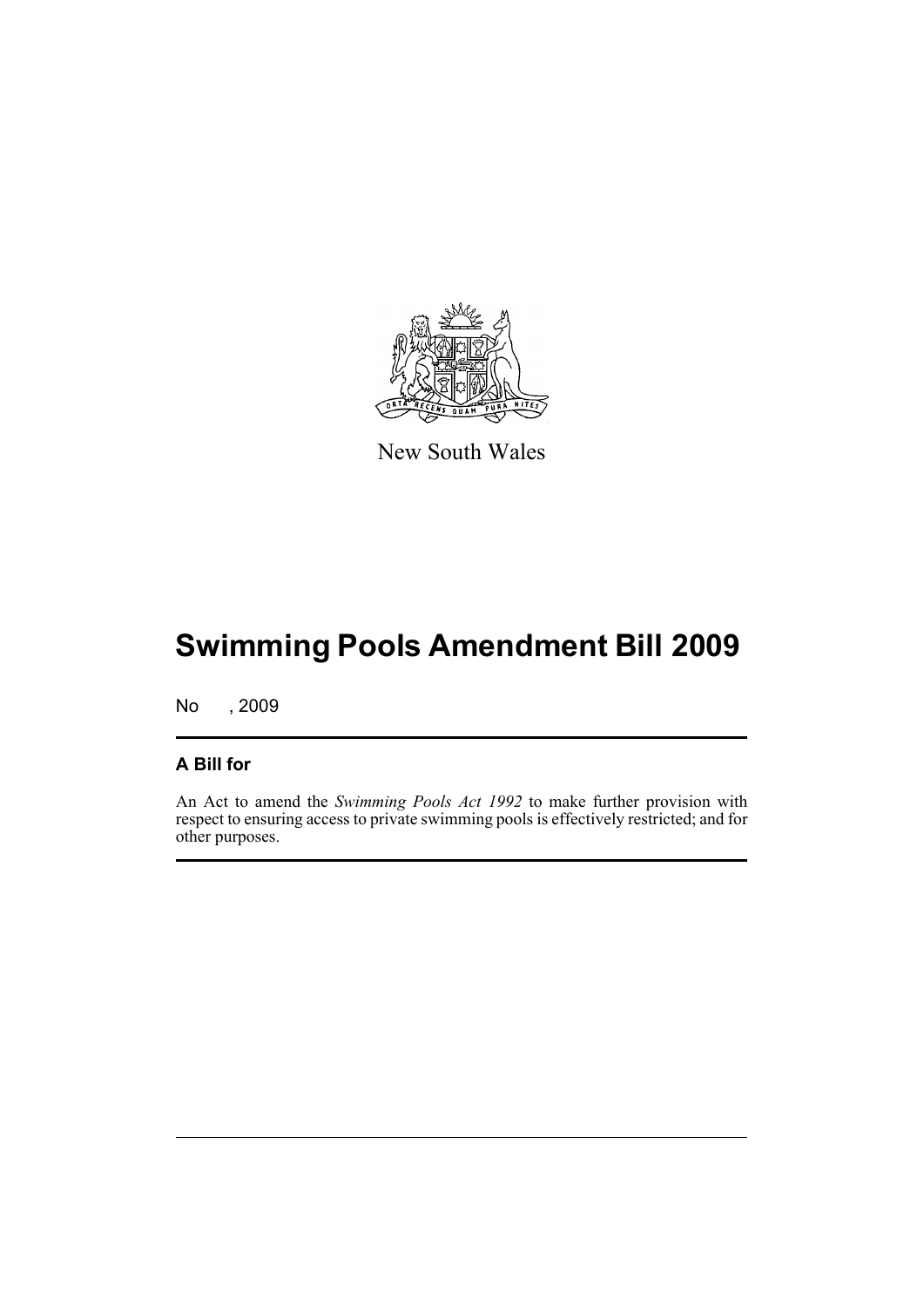<span id="page-7-1"></span><span id="page-7-0"></span>

| The Legislature of New South Wales enacts: |                                                       |                |
|--------------------------------------------|-------------------------------------------------------|----------------|
|                                            | Name of Act                                           | $\mathcal{P}$  |
|                                            | This Act is the Swimming Pools Amendment Act 2009.    | 3              |
|                                            | <b>Commencement</b>                                   | $\overline{a}$ |
|                                            | This Act commences on the date of assent to this Act. | 5              |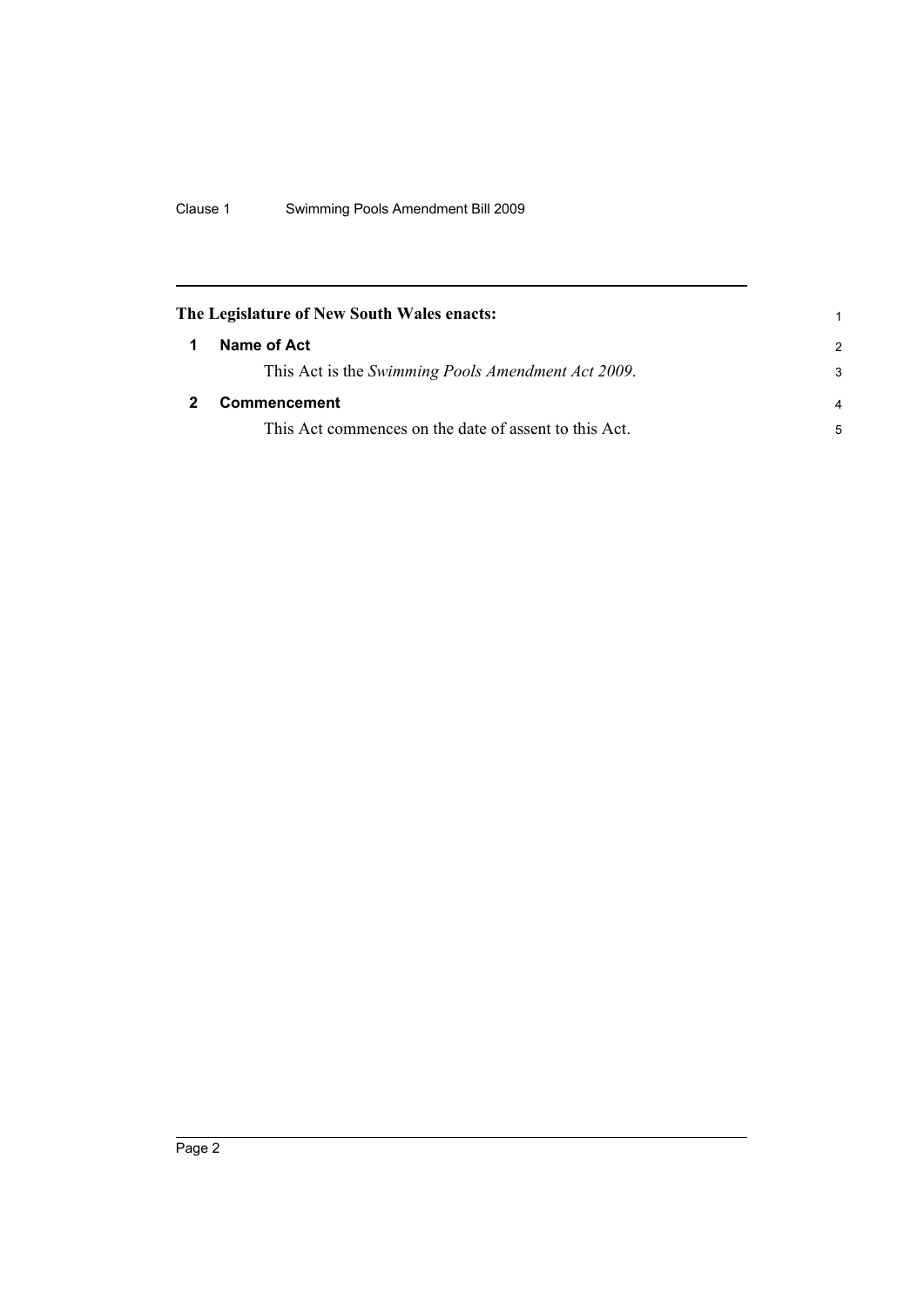<span id="page-8-0"></span>

| <b>Schedule 1</b>                                     |                                                                                                                                 |                                                                                      | <b>Amendment of Swimming Pools Act</b><br>1992 No 49 | 1<br>2                                                                                                                                                        |                |
|-------------------------------------------------------|---------------------------------------------------------------------------------------------------------------------------------|--------------------------------------------------------------------------------------|------------------------------------------------------|---------------------------------------------------------------------------------------------------------------------------------------------------------------|----------------|
| [1]                                                   |                                                                                                                                 | <b>Part 1 Preliminary</b>                                                            |                                                      |                                                                                                                                                               | 3              |
|                                                       |                                                                                                                                 |                                                                                      |                                                      | Omit the Introduction to the Part.                                                                                                                            | 4              |
| [2]                                                   | <b>Section 3 Definitions</b>                                                                                                    |                                                                                      |                                                      | 5                                                                                                                                                             |                |
|                                                       |                                                                                                                                 |                                                                                      |                                                      | Omit the section. Insert instead:                                                                                                                             | 6              |
|                                                       |                                                                                                                                 |                                                                                      |                                                      |                                                                                                                                                               |                |
|                                                       | 3                                                                                                                               |                                                                                      | <b>Definitions</b>                                   |                                                                                                                                                               | $\overline{7}$ |
|                                                       |                                                                                                                                 | (1)                                                                                  |                                                      | In this Act:                                                                                                                                                  | 8              |
|                                                       |                                                                                                                                 |                                                                                      |                                                      | <i>area</i> means:                                                                                                                                            | 9              |
|                                                       |                                                                                                                                 |                                                                                      | (a)                                                  | the area of a council within the meaning of the <i>Local</i><br>Government Act 1993, or                                                                       | 10<br>11       |
|                                                       | the Western Division within the meaning of the Crown<br>(b)<br>Lands Act 1989, or                                               |                                                                                      | 12<br>13                                             |                                                                                                                                                               |                |
| Lord Howe Island.<br>(c)                              |                                                                                                                                 | 14                                                                                   |                                                      |                                                                                                                                                               |                |
|                                                       |                                                                                                                                 | <i>authorised officer</i> means an authorised officer appointed under<br>section 27. |                                                      |                                                                                                                                                               | 15<br>16       |
| <b>barrier</b> means a fence or a wall, and includes: |                                                                                                                                 | 17                                                                                   |                                                      |                                                                                                                                                               |                |
|                                                       | any gate or door set in the fence or wall, and<br>(a)                                                                           |                                                                                      | 18                                                   |                                                                                                                                                               |                |
|                                                       |                                                                                                                                 |                                                                                      | (b)                                                  | any other structure or thing declared by the regulations to<br>be a barrier for the purposes of this Act.                                                     | 19<br>20       |
|                                                       |                                                                                                                                 |                                                                                      |                                                      | <i>dividing fence</i> has the same meaning as it has in the <i>Dividing</i><br>Fences Act 1991.                                                               | 21<br>22       |
|                                                       |                                                                                                                                 |                                                                                      |                                                      | exercise a function includes perform a duty.                                                                                                                  | 23             |
|                                                       |                                                                                                                                 |                                                                                      |                                                      | <i>function</i> includes a power, authority and duty.                                                                                                         | 24             |
|                                                       |                                                                                                                                 |                                                                                      |                                                      | <i>local authority</i> means:                                                                                                                                 | 25             |
|                                                       | in relation to premises that are situated within an area<br>(a)<br>within the meaning of the <i>Local Government Act 1993</i> — |                                                                                      | the council of that area, or                         | 26<br>27<br>28                                                                                                                                                |                |
|                                                       |                                                                                                                                 |                                                                                      | (b)                                                  | in relation to premises that are situated within the Western<br>Division within the meaning of the Crown Lands Act<br>1989—the Western Lands Commissioner, or | 29<br>30<br>31 |
|                                                       |                                                                                                                                 |                                                                                      | (c)                                                  | in relation to premises situated on Lord Howe Island—the<br>Lord Howe Island Board.                                                                           | 32<br>33       |
|                                                       |                                                                                                                                 |                                                                                      |                                                      | <i>moveable dwelling</i> has the same meaning as it has in the <i>Local</i><br>Government Act 1993.                                                           | 34<br>35       |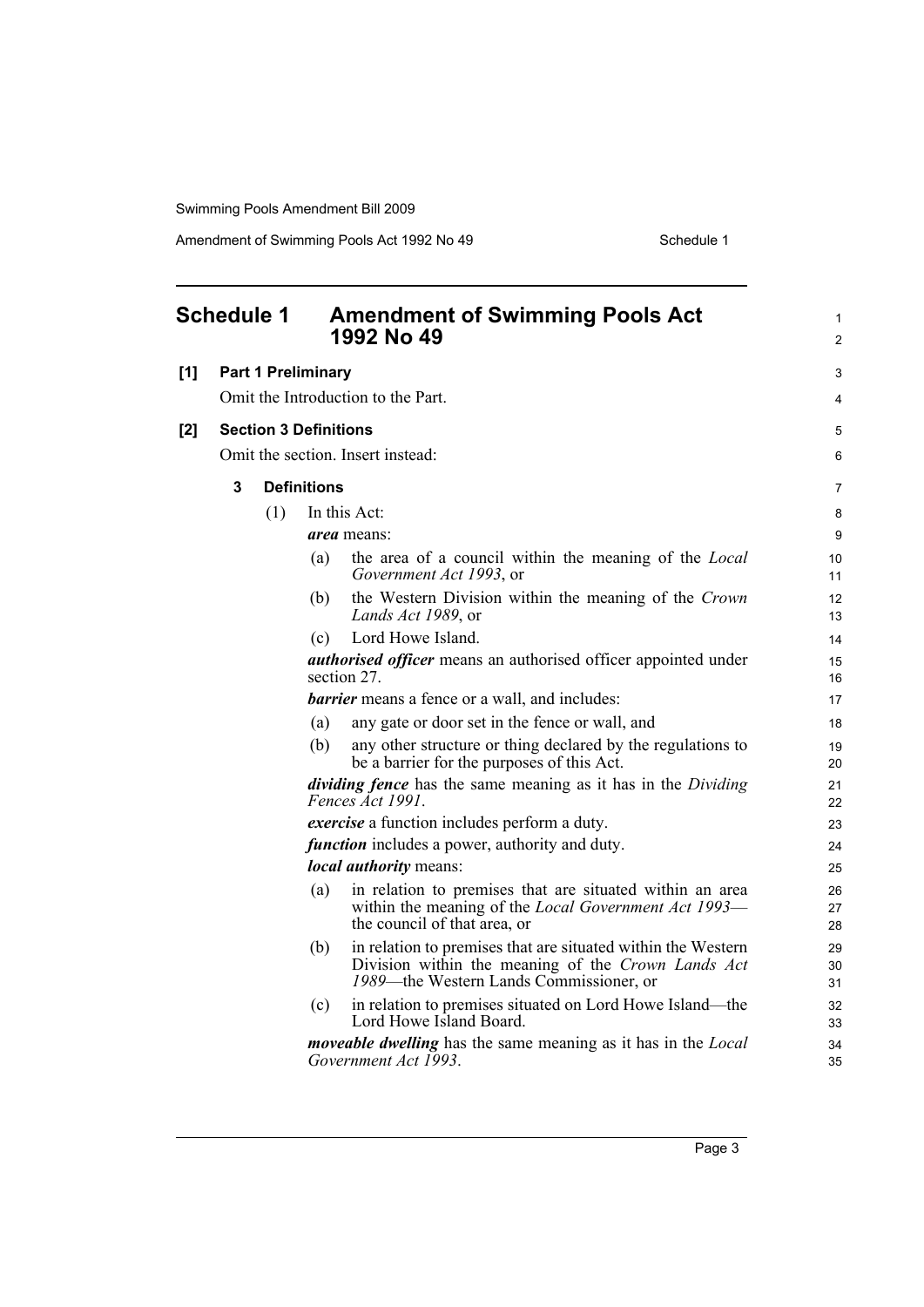Schedule 1 Amendment of Swimming Pools Act 1992 No 49

*occupier of premises* includes any person who is for the time being in charge of the premises and, if there are 2 or more occupiers of the premises, includes any one of the occupiers.

*owner of premises* has the same meaning as "owner" has in relation to land in the *Local Government Act 1993* and, if there are 2 or more owners of the premises, includes any one of the owners.

*public authority* means a public authority constituted by or under an Act, a local authority, a Government Department or a statutory body representing the Crown.

*residential building* means a building (such as a dwelling-house, residential flat building or boarding-house) that is solely or principally used for residential purposes, and includes any structure (such as a garage or shed) that is ancillary to any such building, but does not include:

- (a) a building that merely forms part of a complex of buildings (such as a school or recreational centre) that is principally used for non-residential purposes, or
- (b) a moveable dwelling, a hotel or a motel, or
- (c) a shed that is ancillary to a swimming pool and the primary purpose of which is to store equipment that is used in connection with the swimming pool (but not a shed of a kind prescribed by the regulations), or
- (d) a building or structure of a kind prescribed by the regulations.

*spa pool* includes any excavation, structure or vessel in the nature of a spa pool, flotation tank, tub or the like.

*swimming pool* means an excavation, structure or vessel:

- (a) that is capable of being filled with water to a depth of 300 millimetres or more, and
- (b) that is solely or principally used, or that is designed, manufactured or adapted to be solely or principally used, for the purpose of swimming, wading, paddling or any other human aquatic activity,

and includes a spa pool, but does not include a spa bath, anything that is situated within a bathroom or anything declared by the regulations not to be a swimming pool for the purposes of this Act.

- (2) Diagrams included in Schedule 1 form part of this Act.
- (3) Notes included in this Act do not form part of this Act.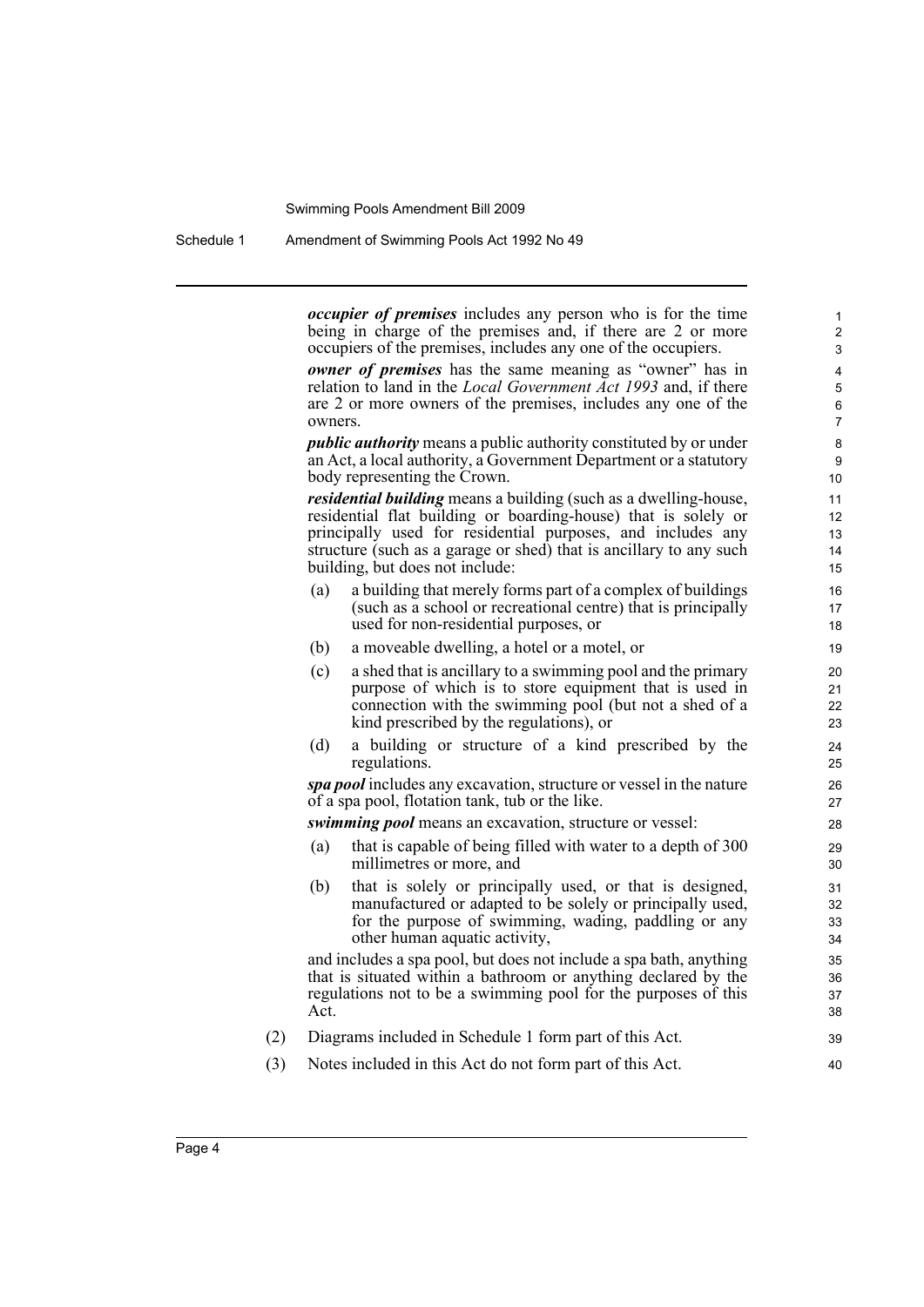| [3]    | Section 5 General duties of local authorities regarding swimming pools                                                                                                              |                |  |  |  |
|--------|-------------------------------------------------------------------------------------------------------------------------------------------------------------------------------------|----------------|--|--|--|
|        | Insert at the end of section $5$ (b):                                                                                                                                               | $\overline{c}$ |  |  |  |
|        | , and                                                                                                                                                                               | 3              |  |  |  |
|        | to investigate complaints about breaches of this Act in<br>(c)<br>accordance with section 29A.                                                                                      | 4<br>5         |  |  |  |
| [4]    | Sections 7 (1), 12, 14, 15 (1), 16 and 23 (3)                                                                                                                                       | 6              |  |  |  |
|        | Omit "10 penalty units" wherever occurring. Insert instead "50 penalty units".                                                                                                      | 7              |  |  |  |
| [5]    | Part 2 Access to swimming pools                                                                                                                                                     | 8              |  |  |  |
|        | Omit the Introduction to the Part.                                                                                                                                                  | 9              |  |  |  |
| [6]    | Section 7 General requirements for outdoor swimming pools                                                                                                                           |                |  |  |  |
|        | Omit the note. Insert instead:                                                                                                                                                      | 11             |  |  |  |
|        | Note. Section 7 should be read in conjunction with the other provisions<br>of this Part, in particular sections 8, 9, 10, 18, 19 and 22.                                            | 12<br>13       |  |  |  |
| [7]    | Section 8 Exemption for swimming pools constructed before August<br>1990 and existing swimming pools on small properties                                                            | 14<br>15       |  |  |  |
|        | Omit section 8 (1) (but not the note to that subsection). Insert instead:                                                                                                           | 16             |  |  |  |
|        | (1)<br>This section applies to the following swimming pools:                                                                                                                        | 17             |  |  |  |
|        | swimming pools the construction or installation of which<br>(a)<br>commenced before 1 August 1990,                                                                                  | 18<br>19       |  |  |  |
|        | swimming pools the construction or installation of which<br>(b)<br>commenced before 1 July 2010 and that are situated on<br>premises having an area of less than 230 square metres. | 20<br>21<br>22 |  |  |  |
| [8]    | Sections 9 (1), 10 (1) and 13 (1)                                                                                                                                                   | 23             |  |  |  |
|        | Omit the subsections. Insert instead:                                                                                                                                               | 24             |  |  |  |
|        | (1)<br>This section applies to swimming pools the construction or<br>installation of which commenced before 1 July 2010.                                                            | 25<br>26       |  |  |  |
| [9]    | Section 12 General requirements for outdoor swimming pools                                                                                                                          | 27             |  |  |  |
|        | Omit the note. Insert instead:                                                                                                                                                      | 28             |  |  |  |
|        | Note. Section 12 should be read in conjunction with the other provisions<br>of this Part, in particular sections 13, 18, 19 and 22.                                                 | 29<br>30       |  |  |  |
| $[10]$ | Section 15 Child-resistant barrier must be in good repair                                                                                                                           | 31             |  |  |  |
|        | Insert "child-resistant" after "effective and safe" in section 15 (1).                                                                                                              |                |  |  |  |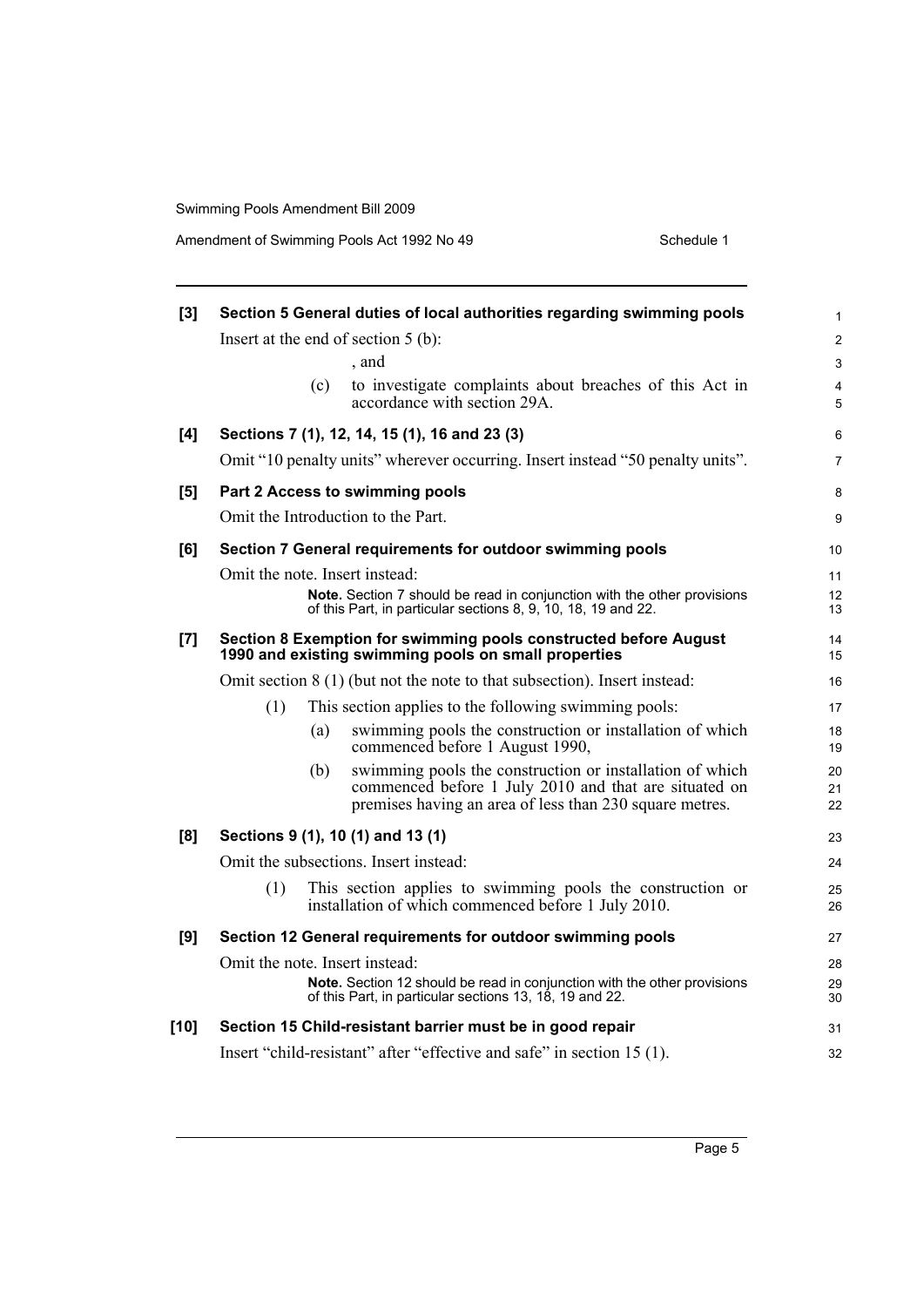| $[11]$ | Section 17 Warning notices must be erected near swimming pools                                                                                                                                                                                     |                                                                                                                                                                                                                                                                      |                                                                                                                                                                                                   |                |  |  |
|--------|----------------------------------------------------------------------------------------------------------------------------------------------------------------------------------------------------------------------------------------------------|----------------------------------------------------------------------------------------------------------------------------------------------------------------------------------------------------------------------------------------------------------------------|---------------------------------------------------------------------------------------------------------------------------------------------------------------------------------------------------|----------------|--|--|
|        |                                                                                                                                                                                                                                                    |                                                                                                                                                                                                                                                                      | Omit "1 penalty unit" from section 17 (1). Insert instead "5 penalty units".                                                                                                                      | $\mathbf{2}$   |  |  |
| $[12]$ | barrier                                                                                                                                                                                                                                            |                                                                                                                                                                                                                                                                      | Section 19 House wall may be used as part of required child-resistant                                                                                                                             | 3<br>4         |  |  |
|        |                                                                                                                                                                                                                                                    |                                                                                                                                                                                                                                                                      | Omit "door, window or other" from section 19 (a).                                                                                                                                                 | 5              |  |  |
| $[13]$ |                                                                                                                                                                                                                                                    | <b>Section 19 (2)</b>                                                                                                                                                                                                                                                |                                                                                                                                                                                                   | 6              |  |  |
|        | Insert at the end of section 19:                                                                                                                                                                                                                   |                                                                                                                                                                                                                                                                      |                                                                                                                                                                                                   |                |  |  |
|        | (2)<br>The regulations may prescribe circumstances in which an<br>opening in a wall is or is not to be regarded as an opening through<br>which access may at any time be gained to a swimming pool for<br>the purposes of subsection $(1)$ $(a)$ . |                                                                                                                                                                                                                                                                      |                                                                                                                                                                                                   |                |  |  |
| $[14]$ |                                                                                                                                                                                                                                                    |                                                                                                                                                                                                                                                                      | Section 23 Local authority may order compliance with Part                                                                                                                                         | 12             |  |  |
|        |                                                                                                                                                                                                                                                    |                                                                                                                                                                                                                                                                      | Insert after section 23 $(4)$ :                                                                                                                                                                   | 13             |  |  |
|        | (5)                                                                                                                                                                                                                                                |                                                                                                                                                                                                                                                                      | A direction may not be served under this section unless the local<br>authority has, at least 14 days before, served on the owner of the<br>premises a notice of intention to serve the direction. | 14<br>15<br>16 |  |  |
|        |                                                                                                                                                                                                                                                    | (6)<br>A local authority may serve a direction under this section without<br>serving a notice under subsection (5) if it considers that the safety<br>of a person would be at risk if the requirements of the direction<br>were not carried out as soon as possible. |                                                                                                                                                                                                   |                |  |  |
| $[15]$ |                                                                                                                                                                                                                                                    | <b>Section 23A</b>                                                                                                                                                                                                                                                   |                                                                                                                                                                                                   | 21             |  |  |
|        | Insert after section 23:                                                                                                                                                                                                                           |                                                                                                                                                                                                                                                                      |                                                                                                                                                                                                   |                |  |  |
|        | 23A                                                                                                                                                                                                                                                |                                                                                                                                                                                                                                                                      | <b>Compliance with direction of local authority</b>                                                                                                                                               | 23             |  |  |
|        | (1)<br>An authorised officer, or a person acting under the direction of a<br>local authority, may carry out some or all of the requirements of<br>a direction given by the local authority under section 23 if:                                    |                                                                                                                                                                                                                                                                      |                                                                                                                                                                                                   | 24<br>25<br>26 |  |  |
|        |                                                                                                                                                                                                                                                    |                                                                                                                                                                                                                                                                      | the person to whom the direction is given fails to comply<br>(a)<br>with the direction within the time specified in the direction,<br><sub>or</sub>                                               | 27<br>28<br>29 |  |  |
|        |                                                                                                                                                                                                                                                    |                                                                                                                                                                                                                                                                      | the local authority considers that the requirements of the<br>(b)<br>direction need to be carried out urgently as there is a<br>significant risk to public safety.                                | 30<br>31<br>32 |  |  |
|        | Before any requirement of a direction is carried out under this<br>(2)<br>section, a local authority or authorised officer must serve on the<br>occupier of the premises a notice of intention to carry out the<br>requirement.                    |                                                                                                                                                                                                                                                                      |                                                                                                                                                                                                   |                |  |  |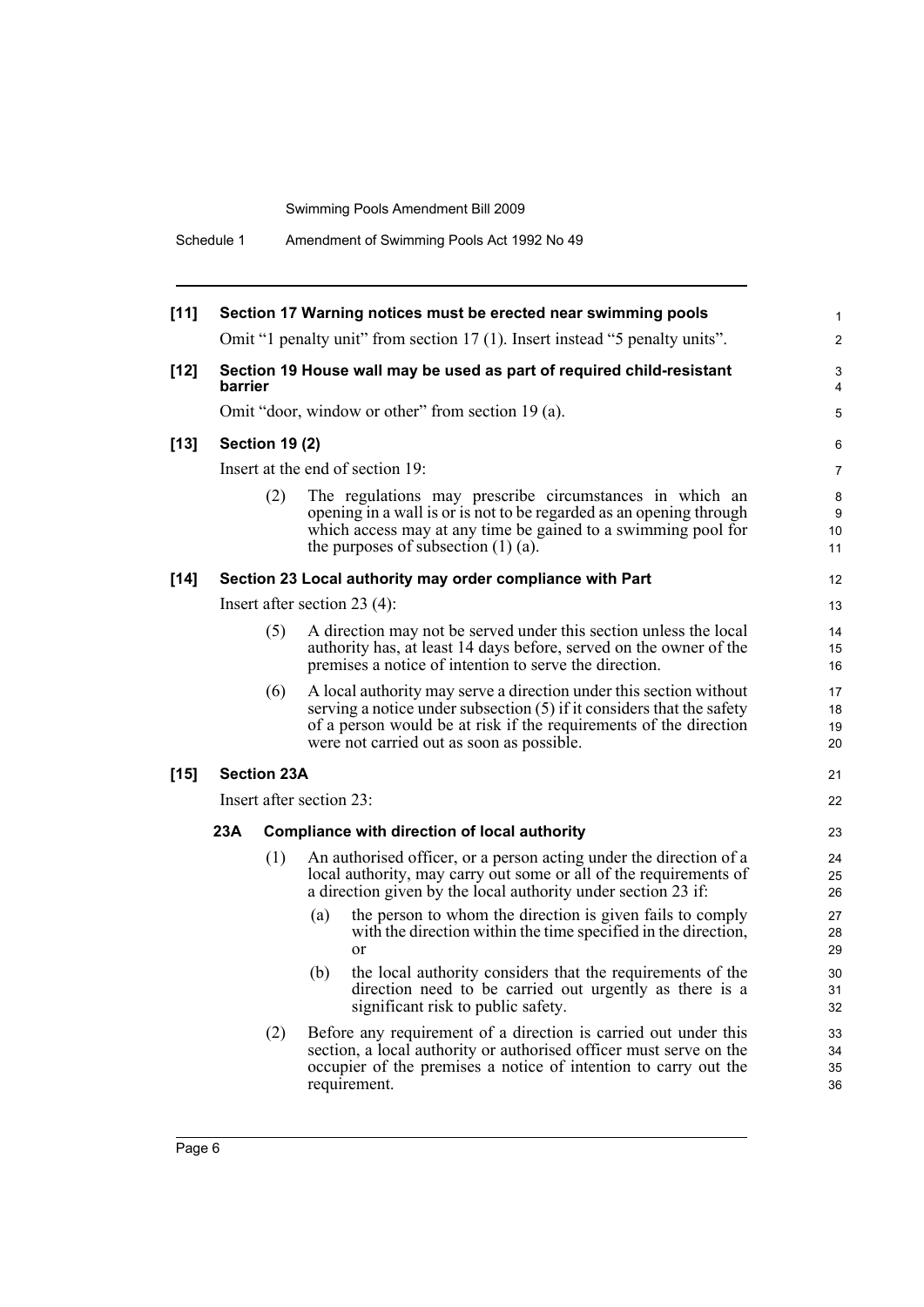|        | (3)<br>An authorised officer, or a person acting under the direction of a<br>local authority, may enter any premises (other than part of any<br>building, or moveable dwelling, used for residential purposes) in<br>order to exercise functions under this section. |                                                                                                                                                                                                                                                                                                                                                                                                   |                                  |
|--------|----------------------------------------------------------------------------------------------------------------------------------------------------------------------------------------------------------------------------------------------------------------------|---------------------------------------------------------------------------------------------------------------------------------------------------------------------------------------------------------------------------------------------------------------------------------------------------------------------------------------------------------------------------------------------------|----------------------------------|
|        | (4)                                                                                                                                                                                                                                                                  | Before entering premises under this section, a local authority or<br>authorised officer must seek the consent of the occupier of the<br>premises to the entry.                                                                                                                                                                                                                                    | 5<br>6<br>$\overline{7}$         |
|        | (5)                                                                                                                                                                                                                                                                  | If the consent of the occupier of the premises is not able to be<br>obtained, the authorised officer or person acting under the<br>direction of the local authority may only enter the premises:                                                                                                                                                                                                  | 8<br>9<br>10                     |
|        |                                                                                                                                                                                                                                                                      | after 24 hours have elapsed since the consent of the<br>(a)<br>occupier was sought, and                                                                                                                                                                                                                                                                                                           | 11<br>12 <sup>2</sup>            |
|        |                                                                                                                                                                                                                                                                      | between 9.00 am and sunset.<br>(b)                                                                                                                                                                                                                                                                                                                                                                | 13                               |
|        | (6)                                                                                                                                                                                                                                                                  | If an authorised officer, or a person acting under the direction of<br>a local authority, carries out some or all of the requirements of a<br>direction in accordance with this section, the reasonable costs of<br>carrying out those requirements may be recovered as a debt by<br>the local authority in a court of competent jurisdiction from the<br>person to whom the direction was given. | 14<br>15<br>16<br>17<br>18<br>19 |
| $[16]$ |                                                                                                                                                                                                                                                                      | Section 25 Defences to offences under Part                                                                                                                                                                                                                                                                                                                                                        | 20                               |
|        |                                                                                                                                                                                                                                                                      | Renumber the bullet point paragraphs in section $25(3)(b)$ as subparagraphs<br>(i) and (ii), respectively.                                                                                                                                                                                                                                                                                        | 21<br>22                         |
| $[17]$ | <b>Part 3 Enforcement</b>                                                                                                                                                                                                                                            |                                                                                                                                                                                                                                                                                                                                                                                                   | 23                               |
|        |                                                                                                                                                                                                                                                                      | Omit the Introduction to the Part.                                                                                                                                                                                                                                                                                                                                                                | 24                               |
| $[18]$ |                                                                                                                                                                                                                                                                      | Section 27 Authorised officers may be appointed                                                                                                                                                                                                                                                                                                                                                   | 25                               |
|        |                                                                                                                                                                                                                                                                      | Omit "Local Government and Co-operatives" from section 27 (1) (b).                                                                                                                                                                                                                                                                                                                                | 26                               |
|        |                                                                                                                                                                                                                                                                      | Insert instead "Premier and Cabinet or other officer of the Department<br>designated by the Director-General".                                                                                                                                                                                                                                                                                    | 27<br>28                         |
| [19]   |                                                                                                                                                                                                                                                                      | Sections 27 (1) and (4) and 38 (1) (b)                                                                                                                                                                                                                                                                                                                                                            | 29                               |
|        |                                                                                                                                                                                                                                                                      | Omit "inspectors" wherever occurring. Insert instead "authorised officers".                                                                                                                                                                                                                                                                                                                       | 30                               |
| [20]   |                                                                                                                                                                                                                                                                      | Sections 27 (2)–(5), 28 (1)–(4), 35 (1) and 37                                                                                                                                                                                                                                                                                                                                                    | 31                               |
|        |                                                                                                                                                                                                                                                                      | Omit "inspector" and "inspector's" wherever occurring.                                                                                                                                                                                                                                                                                                                                            | 32                               |
|        |                                                                                                                                                                                                                                                                      | Insert instead "authorised officer" and "authorised officer's", respectively.                                                                                                                                                                                                                                                                                                                     | 33                               |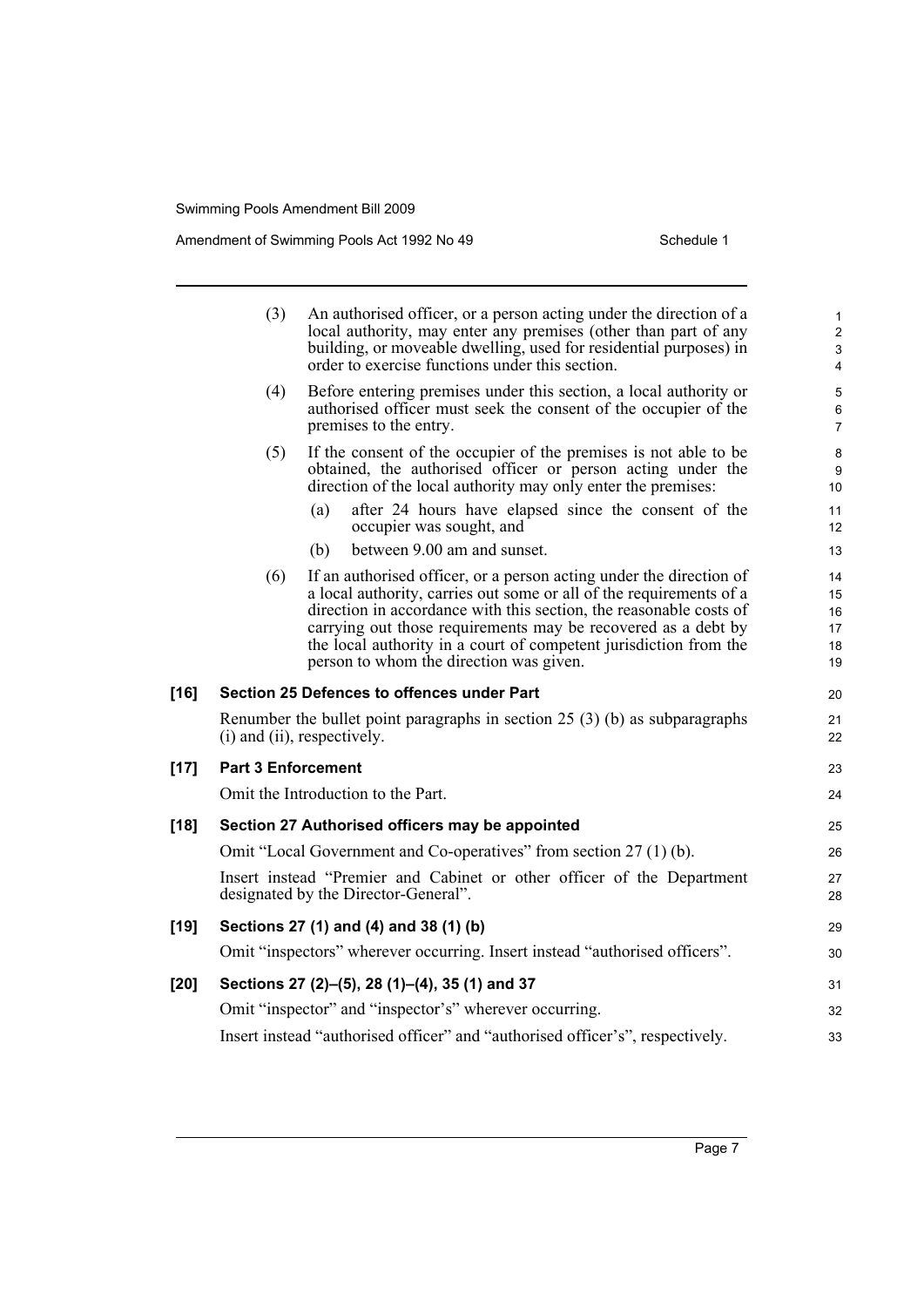Schedule 1 Amendment of Swimming Pools Act 1992 No 49

| $[21]$ | <b>Section 27 (2)</b>                                |                       |                                                                                                                                                                                                                                                                                                                                         |                            |  |
|--------|------------------------------------------------------|-----------------------|-----------------------------------------------------------------------------------------------------------------------------------------------------------------------------------------------------------------------------------------------------------------------------------------------------------------------------------------|----------------------------|--|
|        | Omit ", in the form prescribed by the regulations,". |                       |                                                                                                                                                                                                                                                                                                                                         |                            |  |
| $[22]$ |                                                      | <b>Section 27 (6)</b> |                                                                                                                                                                                                                                                                                                                                         | 3                          |  |
|        |                                                      |                       | Insert after section $27(5)$ :                                                                                                                                                                                                                                                                                                          | 4                          |  |
|        |                                                      | (6)                   | An authorised officer (other than a police officer) who is<br>exercising functions conferred by this Act in respect of any<br>premises must, on demand made by any person in or on the<br>premises, produce his or her certificate of identification for<br>inspection by that person.                                                  | 5<br>6<br>7<br>8<br>9      |  |
| $[23]$ |                                                      |                       | Section 28 Authorised officers may exercise certain powers of entry                                                                                                                                                                                                                                                                     | 10                         |  |
|        |                                                      |                       | Omit section 28 (5).                                                                                                                                                                                                                                                                                                                    | 11                         |  |
| $[24]$ |                                                      |                       | Sections 29 and 29A                                                                                                                                                                                                                                                                                                                     | 12                         |  |
|        | Omit section 29. Insert instead:                     |                       |                                                                                                                                                                                                                                                                                                                                         |                            |  |
|        | 29                                                   |                       | <b>Search warrants</b>                                                                                                                                                                                                                                                                                                                  | 14                         |  |
|        |                                                      | (1)                   | An authorised officer may apply to an issuing officer for a search<br>warrant if the applicant has reasonable grounds for believing that<br>a provision of this Act or the regulations has been or is being<br>contravened on premises.                                                                                                 | 15<br>16<br>17<br>18       |  |
|        |                                                      | (2)                   | An issuing officer to whom an application for a search warrant is<br>made under this section may, if satisfied that there are reasonable<br>grounds for doing so, issue a search warrant authorising an<br>authorised officer named in the warrant, when accompanied by a<br>police officer, and any other person named in the warrant: | 19<br>20<br>21<br>22<br>23 |  |
|        |                                                      |                       | to enter the premises concerned, and<br>(a)                                                                                                                                                                                                                                                                                             | 24                         |  |
|        |                                                      |                       | to search the premises for evidence of a contravention of<br>(b)<br>this Act or the regulations.                                                                                                                                                                                                                                        | 25<br>26                   |  |
|        |                                                      | (3)                   | Division 4 of Part 5 of the Law Enforcement (Powers and<br><i>Responsibilities</i> ) <i>Act 2002</i> applies to a search warrant issued<br>under this section.                                                                                                                                                                          | 27<br>28<br>29             |  |
|        |                                                      | (4)                   | In this section:                                                                                                                                                                                                                                                                                                                        | 30                         |  |
|        |                                                      |                       | <i>issuing officer</i> means an authorised officer within the meaning of<br>the Law Enforcement (Powers and Responsibilities) Act 2002.                                                                                                                                                                                                 | 31<br>32                   |  |
|        | 29A                                                  |                       | <b>Investigation of complaint</b>                                                                                                                                                                                                                                                                                                       | 33                         |  |
|        |                                                      | (1)                   | This section applies to a complaint made to a local authority in<br>writing that alleges a contravention of this Act.                                                                                                                                                                                                                   | 34<br>35                   |  |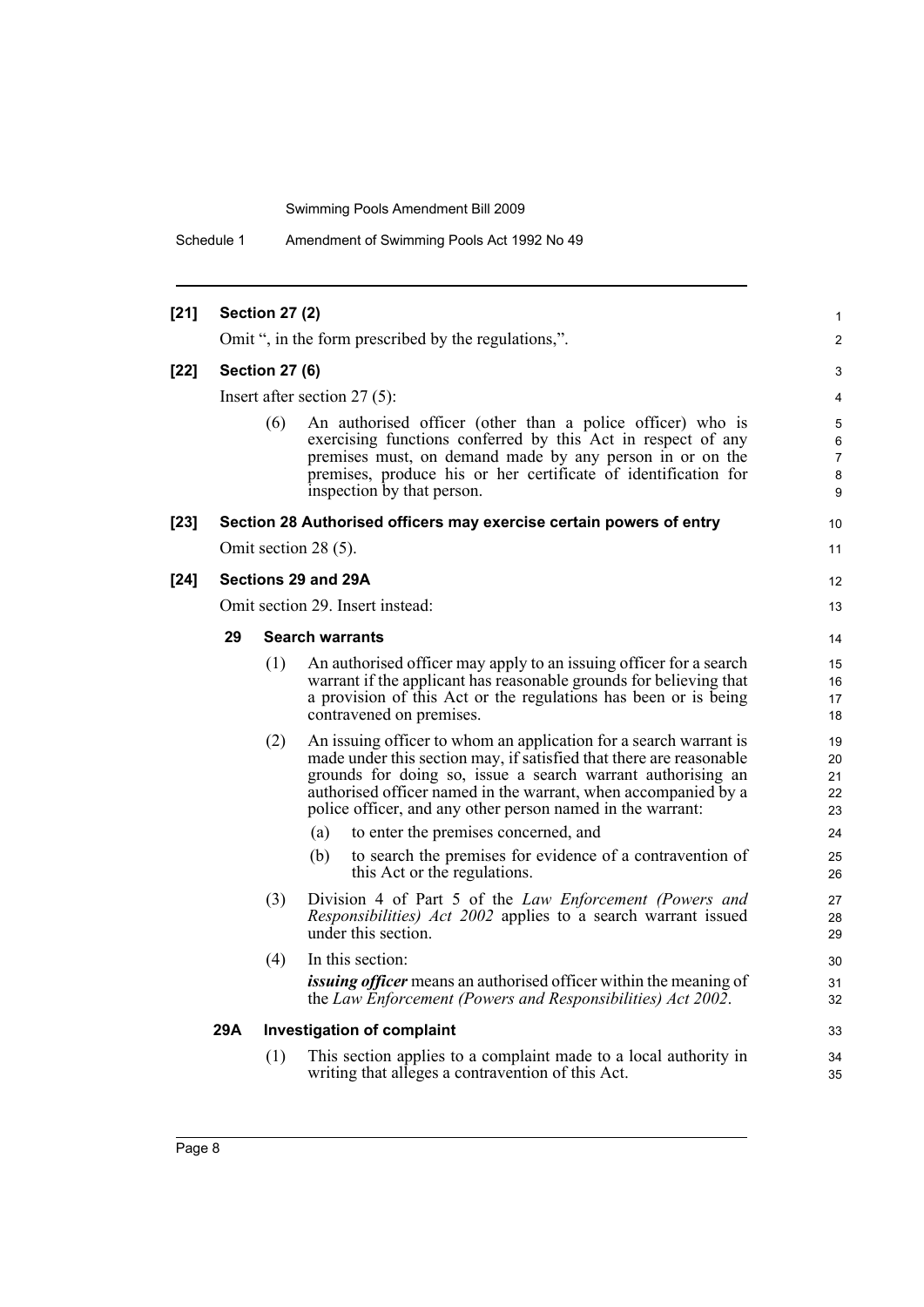|        | (2)<br>The local authority must, as far as is practicable, commence<br>investigation of the complaint within 72 hours (or such other<br>period as may be prescribed by the regulations) after it is<br>received. |                                                                                                                                                                                                                                         |                      |  |  |  |
|--------|------------------------------------------------------------------------------------------------------------------------------------------------------------------------------------------------------------------|-----------------------------------------------------------------------------------------------------------------------------------------------------------------------------------------------------------------------------------------|----------------------|--|--|--|
|        | (3)                                                                                                                                                                                                              | The local authority may investigate the complaint as it thinks fit.                                                                                                                                                                     | 5                    |  |  |  |
|        | (4)<br>An authorised officer may, in accordance with section 28, enter<br>and examine premises for the purposes of investigating the<br>complaint.                                                               |                                                                                                                                                                                                                                         |                      |  |  |  |
|        | (5)                                                                                                                                                                                                              | Before premises are entered under subsection (4), the local<br>authority is to take such steps as are reasonable:                                                                                                                       | 9<br>10 <sup>°</sup> |  |  |  |
|        |                                                                                                                                                                                                                  | (a)<br>to notify the owner or occupier of the premises about the<br>complaint, and                                                                                                                                                      | 11<br>12             |  |  |  |
|        |                                                                                                                                                                                                                  | to arrange to carry out the examination at a time that is<br>(b)<br>convenient to the owner or occupier.                                                                                                                                | 13<br>14             |  |  |  |
|        | (6)<br>The local authority may decline to investigate a complaint that it<br>considers to be vexatious, misconceived, frivolous or lacking in<br>substance.                                                      |                                                                                                                                                                                                                                         |                      |  |  |  |
|        | (7)                                                                                                                                                                                                              | The local authority is to notify the complainant in writing if it<br>declines to investigate the complaint.                                                                                                                             | 18<br>19             |  |  |  |
| $[25]$ | <b>Part 4 Miscellaneous</b>                                                                                                                                                                                      |                                                                                                                                                                                                                                         | 20                   |  |  |  |
|        |                                                                                                                                                                                                                  | Omit the Introduction to the Part.                                                                                                                                                                                                      | 21                   |  |  |  |
| $[26]$ |                                                                                                                                                                                                                  | <b>Section 31 Pool Fencing Advisory Committee</b>                                                                                                                                                                                       | 22                   |  |  |  |
|        | Omit the section.                                                                                                                                                                                                |                                                                                                                                                                                                                                         | 23                   |  |  |  |
| $[27]$ |                                                                                                                                                                                                                  | Section 32 Relationship with other Acts                                                                                                                                                                                                 | 24                   |  |  |  |
|        | Omit "an existing swimming pool" from section 32 (2).                                                                                                                                                            |                                                                                                                                                                                                                                         |                      |  |  |  |
|        |                                                                                                                                                                                                                  | Insert instead "a swimming pool the construction or installation of which<br>commenced before 1 August 1990".                                                                                                                           | 26<br>27             |  |  |  |
| $[28]$ |                                                                                                                                                                                                                  | <b>Section 34 Service of notices</b>                                                                                                                                                                                                    | 28                   |  |  |  |
|        |                                                                                                                                                                                                                  | Insert after section 34 (b):                                                                                                                                                                                                            | 29                   |  |  |  |
|        |                                                                                                                                                                                                                  | by means of facsimile transmission to the facsimile<br>(b1)<br>number of the owner or occupier or by means of email to<br>an email address provided by the owner or occupier as an<br>address for service of notices under this Act, or | 30<br>31<br>32<br>33 |  |  |  |
| $[29]$ |                                                                                                                                                                                                                  | Section 35 Penalty notices for certain offences                                                                                                                                                                                         | 34                   |  |  |  |
|        | Omit "2 penalty units" from section 35 (6). Insert instead "5 penalty units".                                                                                                                                    |                                                                                                                                                                                                                                         |                      |  |  |  |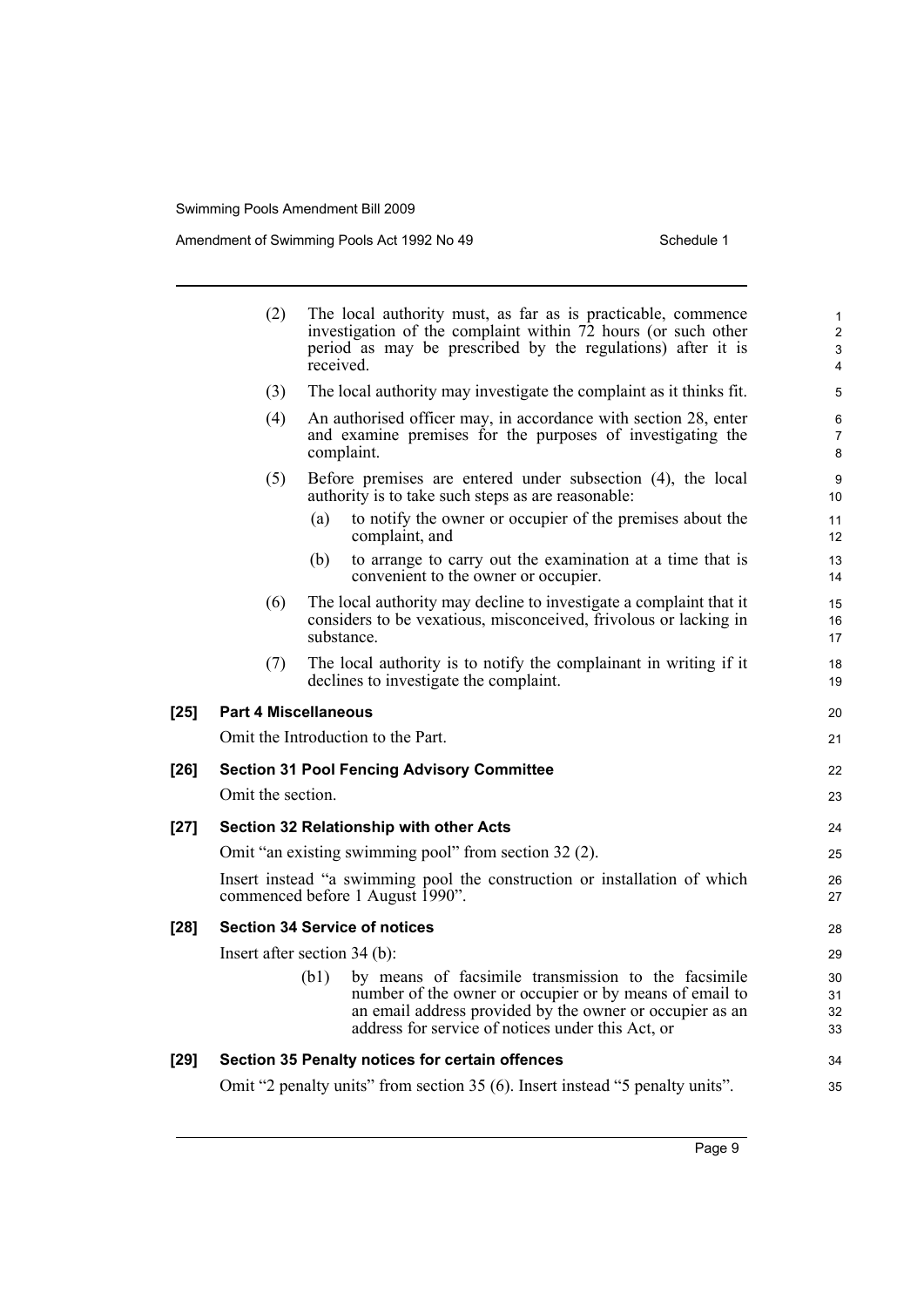| Schedule 1 | Amendment of Swimming Pools Act 1992 No 49 |
|------------|--------------------------------------------|
|------------|--------------------------------------------|

| $[30]$ | Sections 39 and 41                          |                                                                                                                                                                                                                                                                                                                                             | 1                                |  |
|--------|---------------------------------------------|---------------------------------------------------------------------------------------------------------------------------------------------------------------------------------------------------------------------------------------------------------------------------------------------------------------------------------------------|----------------------------------|--|
|        | Omit the sections.                          |                                                                                                                                                                                                                                                                                                                                             |                                  |  |
| $[31]$ | <b>Schedule 1 Diagrams</b>                  |                                                                                                                                                                                                                                                                                                                                             |                                  |  |
|        | Omit the heading to Part 2. Insert instead: |                                                                                                                                                                                                                                                                                                                                             |                                  |  |
|        | Part 2                                      | <b>Swimming pools constructed before</b><br>August 1990 and existing swimming pools<br>on small properties                                                                                                                                                                                                                                  | 5<br>6<br>7                      |  |
| $[32]$ |                                             | Schedule 1, Parts 3 and 4                                                                                                                                                                                                                                                                                                                   | 8                                |  |
|        |                                             | Omit "Swimming pools" from the headings to the Parts.                                                                                                                                                                                                                                                                                       | 9                                |  |
|        |                                             | Insert instead "Existing swimming pools".                                                                                                                                                                                                                                                                                                   | 10                               |  |
| $[33]$ |                                             | Schedule 3 Savings, transitional and other provisions                                                                                                                                                                                                                                                                                       | 11                               |  |
|        | Omit "(Section 41)".                        |                                                                                                                                                                                                                                                                                                                                             | 12                               |  |
| $[34]$ | Schedule 3, clause 1 (1)                    |                                                                                                                                                                                                                                                                                                                                             |                                  |  |
|        |                                             | Insert at the end of the subclause:                                                                                                                                                                                                                                                                                                         | 14                               |  |
|        |                                             | Swimming Pools Amendment Act 2009                                                                                                                                                                                                                                                                                                           | 15                               |  |
| $[35]$ |                                             | Schedule 3, clauses 3-5 and 9-14                                                                                                                                                                                                                                                                                                            | 16                               |  |
|        | Omit the clauses.                           |                                                                                                                                                                                                                                                                                                                                             | 17                               |  |
| $[36]$ | Schedule 3, Part 3                          |                                                                                                                                                                                                                                                                                                                                             | 18                               |  |
|        | Insert after Part 2:                        |                                                                                                                                                                                                                                                                                                                                             | 19                               |  |
|        | Part 3                                      | Provisions consequent on the enactment                                                                                                                                                                                                                                                                                                      | 20                               |  |
|        |                                             | of the Swimming Pools Amendment Act                                                                                                                                                                                                                                                                                                         | 21                               |  |
|        |                                             | 2009                                                                                                                                                                                                                                                                                                                                        | 22                               |  |
|        | 15                                          | <b>Authorised officers</b>                                                                                                                                                                                                                                                                                                                  | 23                               |  |
|        |                                             | A person who was an inspector in respect of a local authority<br>immediately before the commencement of Schedule 1 [19] to the<br>Swimming Pools<br>Amendment Act<br>$2009$ is,<br>on<br>that<br>commencement, taken to have been appointed as an authorised<br>officer by the local authority in accordance with section 27 of the<br>Act. | 24<br>25<br>26<br>27<br>28<br>29 |  |